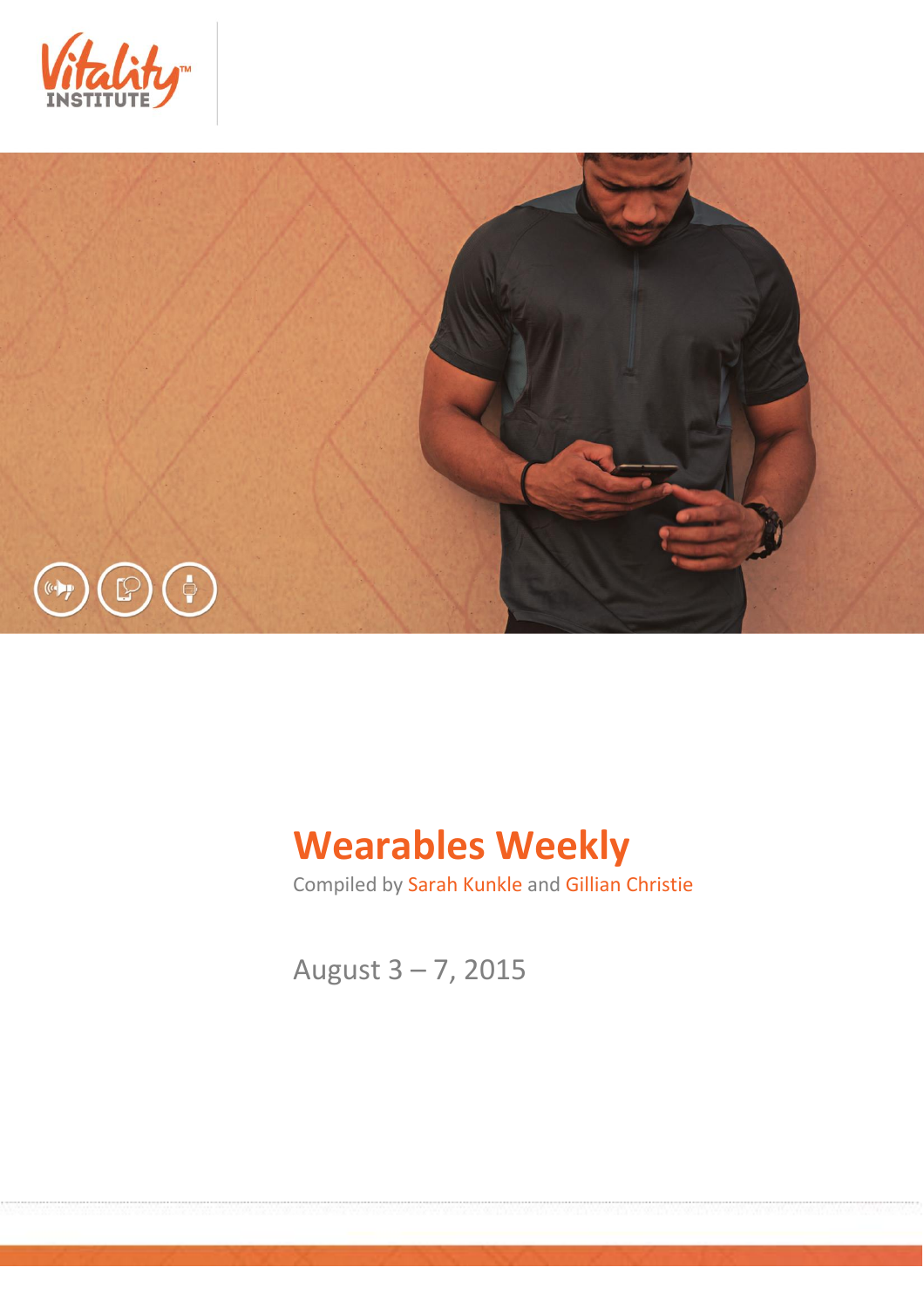

## **A Friendly Reminder:**

## **There are 67 days remaining to provide feedback on the Vitality Institute's [Guidelines for Personalized Health Technology](http://thevitalityinstitute.org/site/wp-content/uploads/2015/07/Responsibility-Guidelines-for-Personalized-Health-Technology.pdf)**

**Submit your comments [here](http://thevitalityinstitute.org/projects/personalized-health-technology/public-consultation/) or email Gillian Christie at [gchristie@thevitalitygroup.com](mailto:gchristie@thevitalitygroup.com?subject=Wearables%20Weekly%20Feedback)**

### **Adidas Buys Austrian Fitness App Runtastic for \$240 Million** *[Read More Here](http://mobihealthnews.com/45842/adidas-buys-austrian-fitness-app-runtastic-for-240-million/)*

Following in the footsteps of Under Armour's acquisition of MapMyFitness and MyFitnessPal, Adidas has acquired fitness app and device company Runtastic for \$240 million. Adidas and Runtastic hope to "build a unique product portfolio and unparalleled customer journey for existing community members and future users." There is currently some friction between Under Armour and Adidas: Last year, Under Armour surpassed Adidas to become the second largest sports apparel company in the US and Notre Dame ended its 17-year relationship with Adidas to sign a 10-year deal with Under Armour. Adidas then sued Under Armour for patent infringement in a still-ongoing suit.



# **Fitbit's Earnings Since IPO = \$400M in Revenue and 4.5M Wearables Sold in Q2**

#### *[Read More Here](http://venturebeat.com/2015/08/05/fitbits-first-earnings-since-ipo-reveals-400m-in-revenue-and-4-5m-wearables-sold-in-q2/)*

Fitbit's first quarterly earnings since its June IPO have surpassed analyst expectations. The company reported earnings of 21 cents per share and revenue of \$400 million for the second quarter ending in June, while analysts had expected earnings of just 8 cents and revenues of \$139 million. These strong results are likely in part due to partnerships the company has formed to distribute Fitbit products as part of employee wellness programs. Fitbit says it has entered into such agreements with Geico, Sutter Health, Transunion, Quicken Loans, and several financial institutions, and that it has signed up 50 of the Fortune 500 companies to buy Fitbit devices for wellness programs. Fitbit currently controls more than 60 percent of the market share for fitness trackers. It identifies its chief competitors as Adidas, Garmin, Jawbone, Misfit, and Under Armour.

## **Making Activity Trackers More Fashion Forward**

*[Read More Here](http://well.blogs.nytimes.com/2015/08/04/making-activity-trackers-more-fashion-forward/?_r=0)* 



More than 70 million wearable devices are expected to be shipped in 2015. Despite a growing market, there is a 30 percent return rate and a 50 percent abandonment rate for wearables. One of the top reasons people give up on these devices is: "Because they are ugly." Recognizing the disconnect between pretty and practical as a legitimate business concern, top manufacturers are moving to make their products more fashion forward. Misfit has partnered with Swarovski to create the Misfit Swarovski Shine, Fitbit has partnered with the designer Tory Burch on a line of bracelets and pendants, and the Withings Activité fitness tracker doubles as an elegant

sapphire-glass watch. Should fashion be a priority when it comes to fitness and health trackers?